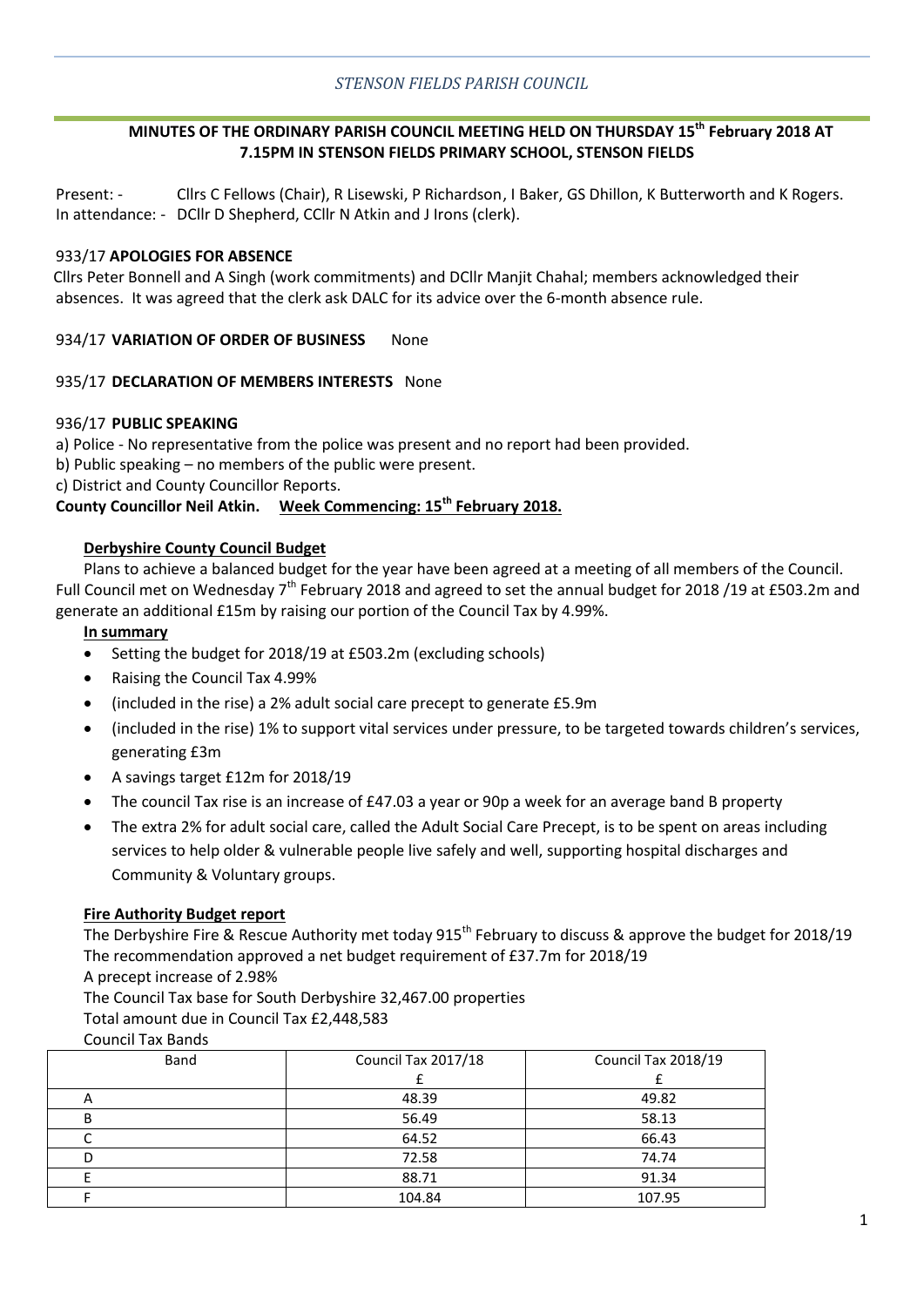| ־0 חכ1<br>120.57       | 1 J A E G<br>.  ټ<br>ᅩᄼ |
|------------------------|-------------------------|
| 1 A E 1 C<br>.⊥∪<br>-- | 149.48                  |

## **Arleston Lane Through Merrybower to Twyford**

A site visit was recently undertaken with the Highways officer Wendy Harby & representatives of Barrow PC to discuss the problems arising from the recent Derby Road, Stenson closure by STW.

In future to prevent traffic taking the short cut along what is classed as a single track road it has been decided in future to put a road closure order in place for Arleston Lane. It may stop some traffic but not all should there be any future requirements for road closures.

It is likely at some point that the lane will be closed permanently once developments have been completed.

CCllr Atkin added that an upcoming Highways meeting in Matock in March will address the possibility of installing a pedestrian crossing on Stenson Road; blocked drains at Findern; repairs to the road on Arleston Lane; and widening of the road and parking areas at Twyford Green. He remarked that DCC does not get involved in bus service timetables. Cllr Butterworth asked whether bus routes are run by assigned operators over which CCllr Atkin will enquire.

## **Stenson Ward Councillors - Cllr Manjit Chahal and David Shepherd's Report to Stenson Fields Parish Council 15th February 2018**

## **Infinity Garden Village Liaison Group**

(N.B. The notes below were taken by Cllr David Shepherd and are not to be considered as definitive; the official minutes of the meeting will be released by SDDC in due course.)

## Presentation by Derby Canal Restoration Society

The society outlined their plan for the reinstating of the canal link between Swarkestone Bubble and Derby city centre. The engineering problems to overcome include the A50 bridge which does not give sufficient clearance and the bridge on Harvey Road which was demolished in the 1970s. The project is unlikely to be completed in the near future.

Election of a Vice Chair of the IGVLG

• Cllr David Shepherd was elected as vice chair. In the event of the chair, Cllr Watson being unable to attend the meeting it was agreed that a vice chair is needed.

## Minutes of the Previous Meeting

• Development Framework Document - SDDC Planning Manager Mr Tony Sylvester said that the development framework document which was promised for this meeting is not ready and will be presented to the Environment and Development Services (E&DS) committee first. Members of the IGVLG will be able to debate the document at the next meeting. Mr Sylvester said that the SDDC Chief Executive, Frank McArdle, will sign off the Memorandum of Understanding. The Development Framework Document will not go out for public consultation. Cllr David Shepherd said that it is unacceptable that the Development Framework Document will not be discussed by the IGVLG prior to it going to ED&S committee. It was agreed to hold a Special IGVLG Meeting to discuss the matter, to be held on Thursday 8th March 2018.

• Proposed Road Layout – Cllr David Shepherd asked for clarification regarding the proposed road system associated with the project in view of the uncertainty regarding the link to Infinity Way. The link outlined in the Local Plan – part 1 is still extant (new road from Infinity Way running south of Wragley Way to Stenson Road which is Phase 1 of the Southern Derby Strategic Transport Link, phase 2 being the link from Stenson Road to Rykneld roundabout) may be replaced by using Wragley Way. Cllr David Shepherd asked that a map be provided indicating all proposed roadworks associated with the project. The meeting agreed to this request. Strategic Update

• Highways Presentation by Derbyshire County Council Representative

The DCC Highways officer said that the key elements of the roads will be outlined in the Memorandum of Understanding. The planning and traffic modelling of the possible A50 junction will be undertaken by the County Council. There are three highways authorities Derbyshire County Council, Derby City Council and Highways England. Mr Sylvester questioned the need for the Southern Derby Strategic Transport Link (SDSTL) in view of the possible junction with the A50. Cllr David Shepherd reminded the meeting that when he addressed the Public Inquiry into Local Plan – part 1, the SDSTL was considered essential to the housing development envisaged by the Local Plan –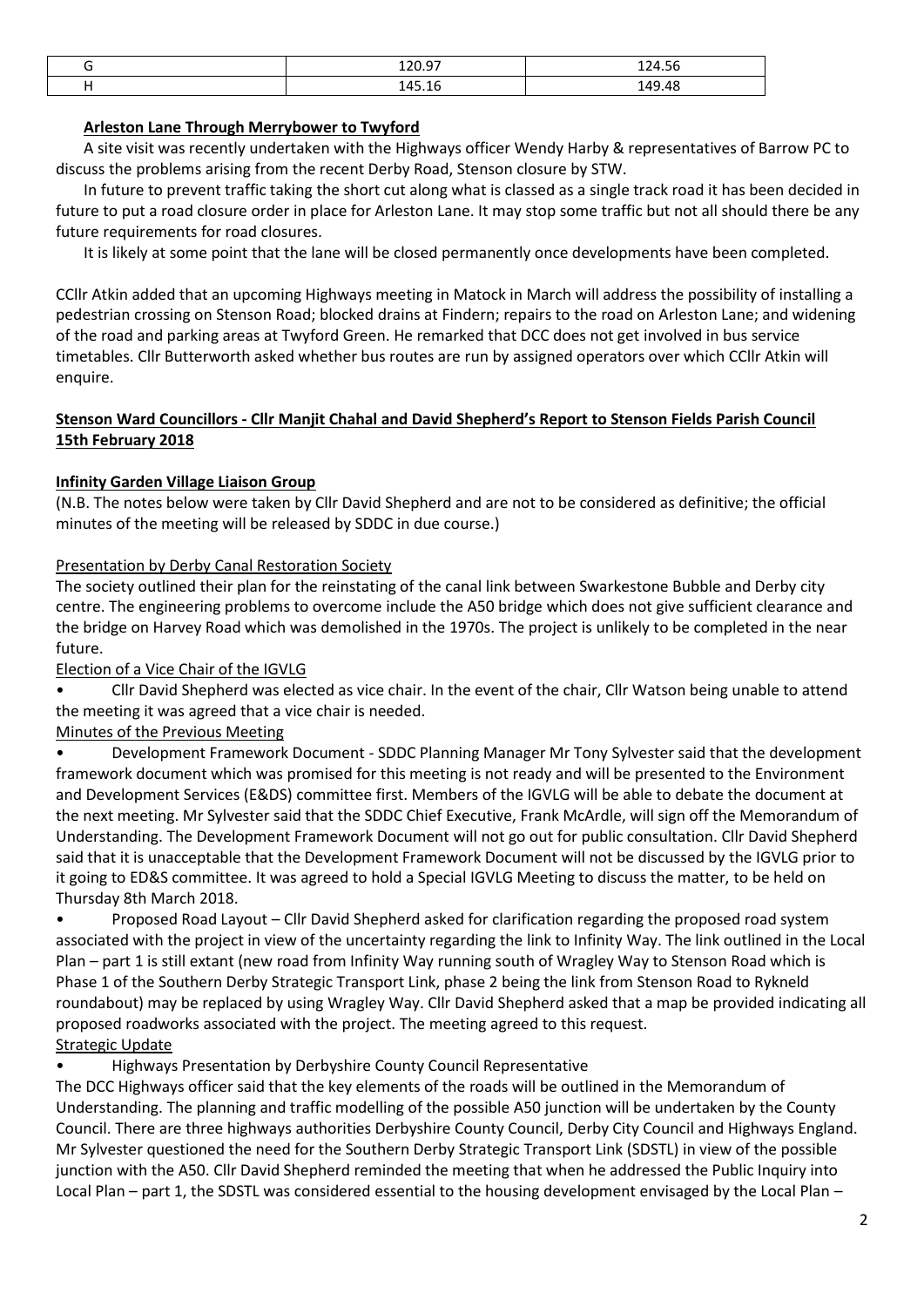part 1. Derby City Councillor Robin Turner said that transport modelling must be undertaken at each stage of development. The Derby City Council officer reported that the modelling had commenced before Christmas. Development Framework Document Progress

• Mr Sylvester said that there will be an agreed approach to how the area is to be developed. The Development Framework will precede the Master Plan which will be followed by Planning Applications. Cllr Shepherd expressed concerns regarding the infrastructure and the effect that the project (and Local Plan – parts 1 and 2) will have on Stenson Ward. The Hallam Land representative

said that they will endeavour to create the infrastructure to ensure the retention of the correct environment, including preventing traffic being drawn into Stenson and Sinfin Wards by the presence of the possible A50 junction. Stenson Fields Parish and SDDC District councillors questioned the location of the new secondary school since the inspector had eliminated the Thulston site. Both councillors said that Stenson Fields should be the site of the school rather than the Lowes Lane site. The meeting was informed that the Thulston and Lowes Lane sites would be safeguarded and that the location of the school will be finalised under the SDDC Local Plan – part 2). Cllr Shepherd raised the question of medical facilities, it will be unacceptable if Section 106 finance for medical purposes is allocated outside Stenson Ward.

The next ordinary IGVLG will be held on Thursday 12th April 2018 at 10am in the Civic Offices, Swadlincote

# **Matters Raised at the Safer Neighbourhoods Meeting in Ticknall Village Hall Wednesday 7th February 2018**

• The meeting was addressed by the Police and Crime Commissioner (PCC) for Derbyshire, Hardyal Dhindsa, explaining the role of a PCC. He outlined the effect of the loss of 400 police and backroom staff in the County. He explained that the increase in the budget will allow the employment of 25 Police Officers. After a question and answer session, the meeting thanked PCC Dhindsa for his attendance.

- Reports of suspected drug dealing
- Night time prowlers
- Lack of response when phoning 101

• Speeding on Grampian Way, Wragley Way and Stenson Road (A50 bridge to Grampian Way roundabout – especially between the hours of 7am – 10am and 2.30pm – 6pm).

# **Matters Raised at the Repton Area Forum held in Ticknall Village Hall Wednesday 7th February 2018**

South Derbyshire District Council/Derbyshire County Council

• Request for a Meeting with Arriva Bus Co

Cllr Shepherd said that he and Cllr Chahal had been campaigning for a direct bus service to the Derby Royal Hospital and extension of the Number 7 bus route. They have contacted Arriva requesting a meeting but have received no response. The Repton Forum was requested to contact Arriva and Barton bus companies inviting them to a meeting. They will happy to book and pay for a room in the local school to discuss the matter. Derbyshire County Council

• F397665/185890 –SBS 35735927 Wragley Way, Stenson Road Junction Stenson Fields

A resident has raised the following matter with Cllrs Chahal and Shepherd. Derbyshire County Council were contacted but provided what the resident considers to be a poor response.

Resident's Initial Contact with Stenson Ward Councillors - *"Could you please investigate why there have been SIX unsuccessful attempts to repair the pot holes, associated with two small utility covers, at the Stenson Rd junction with Wragley Way. The sixth attempt is failing after approx two weeks from repairs. Also the centre carriage way " line" at junction of Beaufort Rd and Wragley way is seriously potholed. With regard with the Stenson Rd junction: the root cause would appear to be the 38 bus making a tight left turn and the tyres wearing the surface away. The initial repair was in the winter of 2017 associated with just one of the utility covers and approx 30 cm sq. The latest repairs are approx 2 x 60 cm sq".* 

# Derbyshire County Council's Response :

*"We refer to your enquiry regarding the ongoing issues of potholes/repairs at the above location. The Highway Inspector visited the site today and noted that repairs have been completed but could see where it is failing and, although not at intervention level as yet, will monitor and issue repairs as required. The Inspector will also look into the history of the repairs, as it is unclear if the repairs have been carried out by the utility company, or Derbyshire County Council. A job has also been raised to repair two potholes on Wragley Way at the junction of Beaufort Road."*  The resident would like to know

1. Why the repair has taken six (unsuccessful) attempts to resolve the matter?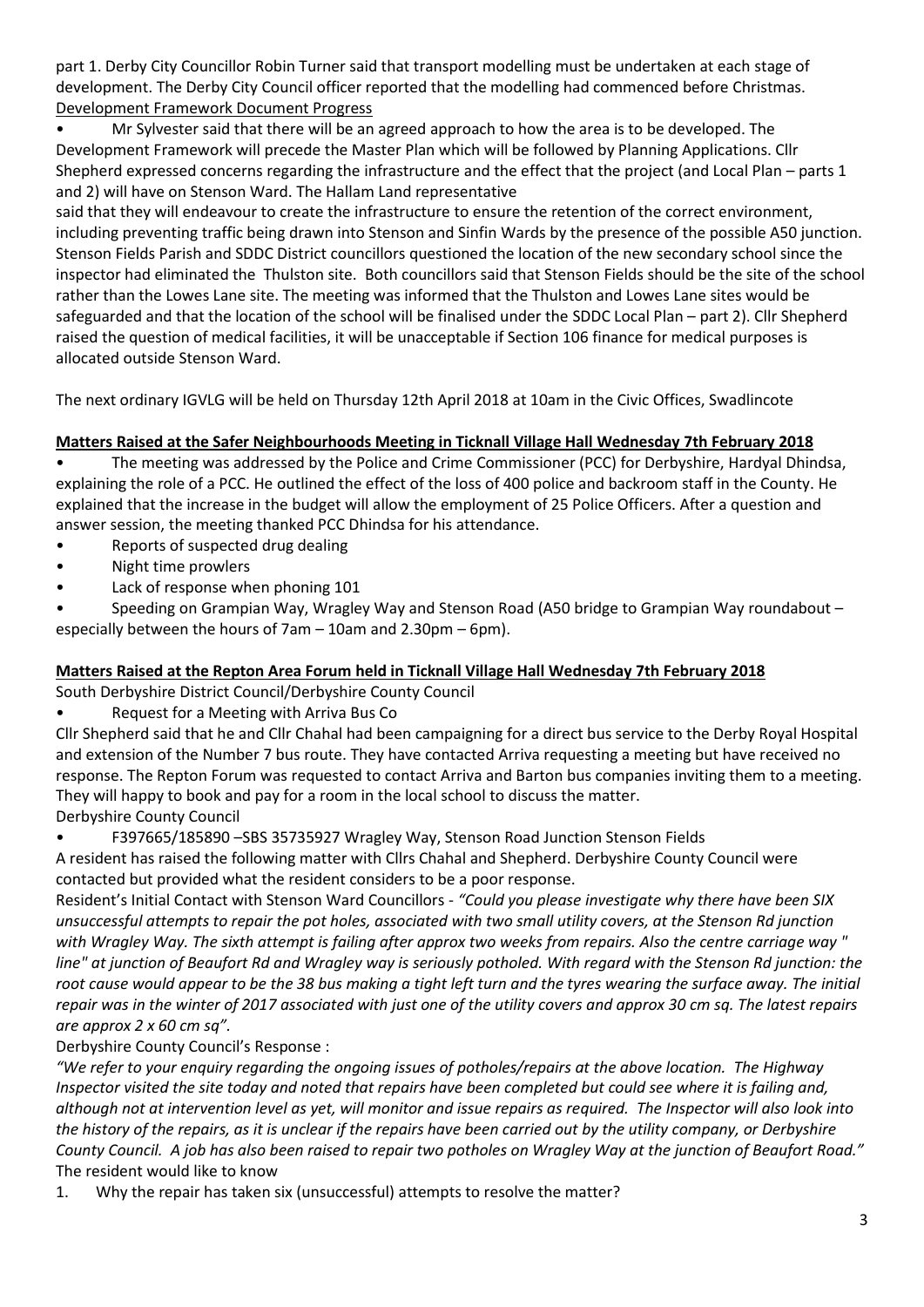- 2. Why the latest repair has lasted only a matter of days?
- 3. Will the repair be undertaken without cost to the council tax payers in view of the short duration of the repair?

# • New Development – Stenson Road – Lack of Road Signs

Residents have raised the lack of road markings/Give Way signs on the new estate. Please investigate to determine the need for signage to be provided. Cllrs Chahal and Shepherd have requested this in correspondence with the Derbyshire County Council officer but request that a response is sent to Repton Area Forum.

• Response to Cllr Shepherd's Email to Economy Transport and Communities Officer Regarding Street Light Issues in Stenson Ward Requested. Cllr Shepherd

emailed Ian Richardson on Saturday 9th December 2017 and can find no evidence of a response. Stenson Ward Councillors would like to request that a Derbyshire County Council officer attend either a Councillors' Advice Surgery or a another meeting to discuss residents' concerns.

# **Miscellaneous Matters**

• Arleston Lane:

Derbyshire County Council contacted again, residents complaining that Derby City Section was repaired whilst the section in Stenson Ward remains a matter of concern to residents.

• High Hedge Problem:

Site visit undertaken, problem referred to SDDC Tree Officer for consideration under the legislation.

• Adoption of the Balancing Pond and "Buy of" of the New Estate: The initial email to the SDDC Cultural Services Manager has been re-sent. Awaiting a response.

• Request for a Royal Mail Post Box on the Stenson Road Estate: Acknowledgment received from the Royal Mail. Awaiting result of their investigation.

• Request for a Response to various matters (inc Fox Close Bollard Replacement): Email re-sent to Open Spaces officers. Awaiting result of their investigation.

• Advice Surgery: The next monthly Stenson Ward District Councillors' Advice Surgery will be held in Stenson Fields School, Heather Close, 10.30 – 11.30 on Saturday 17th March 2018

Cllr David Shepherd 15th February 2018

Cllr Butterworth worries about the lack of police presence in the area. DCllr Shepherd replied saying the number of beat officers has reduced but will ask the PCC again for an update. Cllr Lisewski questioned the accuracy of crime figures reported in general.

# 937/17 **TO APPROVE THE MINUTES OF THE PARISH COUNCIL MEETING HELD ON 18th January 2018**

These were approved and accepted as a true record once a minor amendment was made after which they were signed by the chairman.

## 938/17 **TO DETERMINE WHICH ITEMS IF ANY TO BE TAKEN WITH THE PUBLIC EXCLUDED -** None.

## 939/17 **CHAIRMAN'S ANNOUNCEMENTS AND REPORTS.**

The chairman and vice-chairman attended the Infinity Garden Liaison meeting on 7th February 2018, the minutes of which have been circulated.

# 940/17 **CLERK'S REPORT & CORRESPONDENCE**

1. Cllr Dhillon returned his updated Register of Interests form to the clerk.

2. Yorkshire Bank reimbursed the account charges taken in error (see minute 943/17 below).

# 941/17 **Matters for Decision or Discussion:**

a) Police Issues/Speed Limits/Road Safety. Cllr Baker rues the parked cars on both sides of Wragley Way outside the Davidsons site office that cause congestion; this will only exacerbate when the IGV is built. He suggests double yellow lines might deter these drivers. Clerk to write to Derby City Council and Davidsons developers to request. Cllr Lisewski is dismayed that speeding cars continue to blight Grampian Way.

b) Saxon Gate at Newton Village Development, Stenson Road; discussed earlier.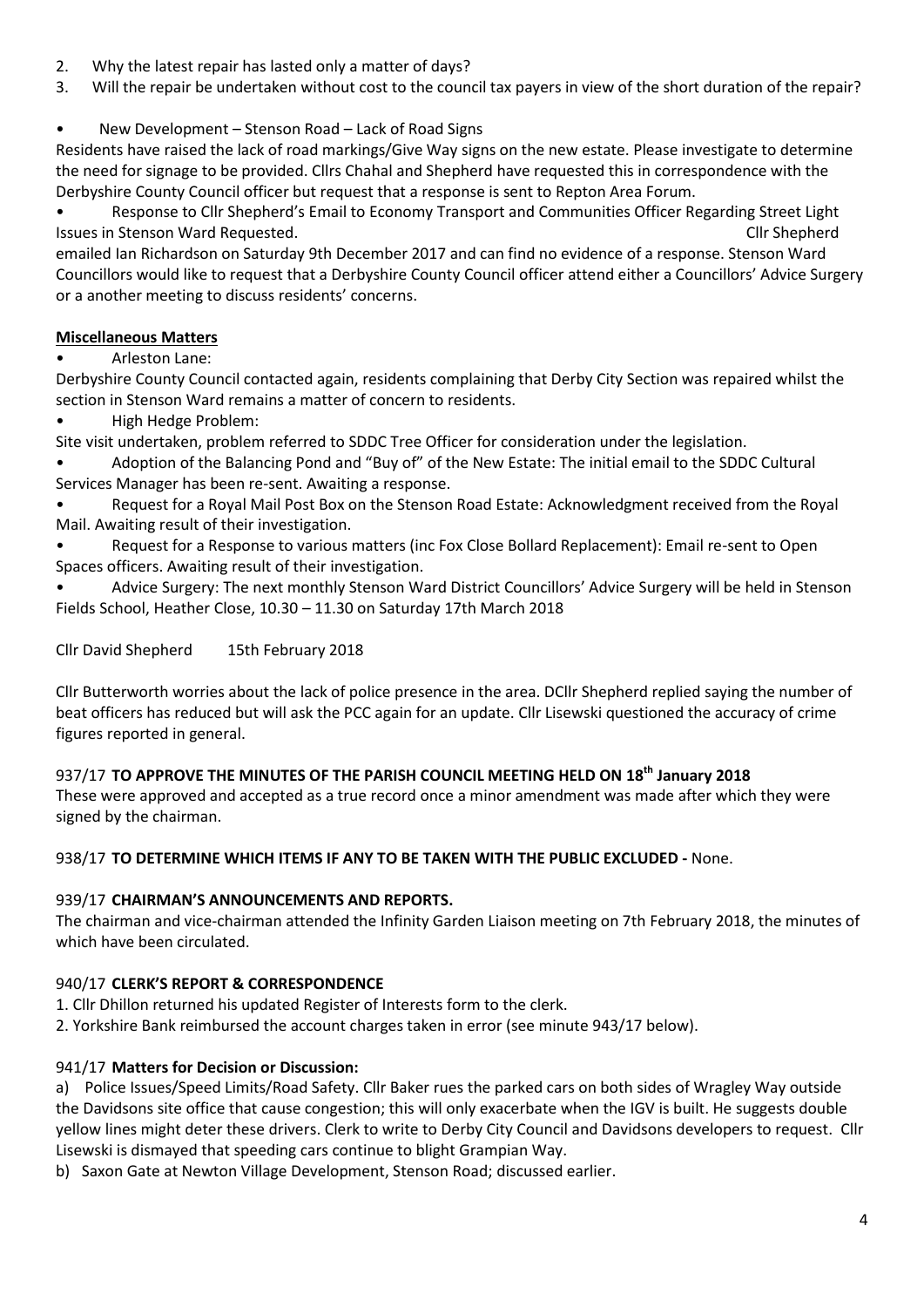c) Environmental issues (trees, bulbs etc). Clerk has received many replies from Biffa after complaining that the parish waste bin was not emptied; they all deny council has a contract in place. **Resolved:** clerk to send the correspondence to Biffa's finance department for clarification.

Clerk obtained a quotation for an artificial grass surface to be fitted at the goalmouths at Fox Close to reduce grass erosion; however this seems expensive. **Resolved:** members voted **in favour** of a surface being laid; and clerk to ask SDDC's open spaces manager if it would provide. Cllr Lisewski hopes that SDDC's hedge cutting obligations will be fulfilled this coming season citing Fox Close & Monks Close in need of the service.

Cllrs Baker and Richardson raised the issue of bulb planting and fertilisation in the forthcoming season, and possible tree planting in Sept/ Oct. **Resolved:** members to identify areas that would benefit and to report in the next meeting.

d) Lengthsman Scheme. The chairman and vice-chairman handed the lengthsmens' work sheets for January to the clerk; both to provide projected hours worked in February next week.

e) Website and social media report (if circulated). **Resolved:** held over to the next meeting; in the meantime clerk to ask Cllr A Singh if he still wishes to create a new site.

f) The Infinity Garden Village Liaison Group meeting held on  $7<sup>th</sup>$  February; discussed earlier.

g) Boundary change details; none received to date.

## 942/17 **PLANNING**

To consider planning applications:-

## **Decisions**.

9/2017/1325 - THE ERECTION OF A SINGLE STOREY REAR EXTENSION AT 67 BEAUFORT ROAD STENSON FIELDS. Householder Permission Granted.

## **Consultations**.

Update on number 6 Glencroft Drive: SCCD regrets that the Planning Committee missed this item on 6th February and so will now decide it on 27 February

## 943/17 **FINANCE**

a) The following accounts for payment were approved:

| <b>Cheque</b> | <b>Payee</b>                                                     | Total £ |
|---------------|------------------------------------------------------------------|---------|
| <b>No</b>     |                                                                  |         |
| 002137        | J Irons - Clerk's salary January - February                      | 482.56  |
| 002137        | J Irons - clerk expenses (see attached sheet) January - February | 36.20   |
| 002138        | K Fellows - Lengthsman pay January                               | 112.50  |
| 002139        | S Lisewski - Lengthsman pay January                              | 22.50   |
| 002140        | J Harvey - Lengthsman pay January                                | 45.05   |
| 002141        | HMRC -employee's tax & NI January - February                     | 135.10  |
| 002142        | DCC - clerk's pension January - February                         | 145.28  |
|               | <b>TOTAL</b>                                                     | 979.19  |

(b) **Income** – repayment of bank charges on 19<sup>th</sup> Jan **£22.60**<br>s136 concurrent functions grant on 29<sup>th</sup> Jan **£14185.00** s136 concurrent functions grant on 29<sup>th</sup> Jan

(c) **Bank balances as at 24th January 2018 £15021.01 (current account);** 

**£ 5574.20 (reserve account).** 

# 944/17 **TO RECEIVE FEEDBACK AND REPORTS FROM COUNCIL REPRESENTATIVES ON OUTSIDE BODIES**

Cllr Rogers attended the last PPG meeting announcing it is in chaos and has experienced resignations recently. A new manager has been appointed at the Holybrook practice. Renovations continue but the entrance now lies at the rear of the surgery. Repeat prescriptions available via phone will be introduced which can then be collected from a chemist. Five or six local surgeries will combine into one group although it has been mentioned that one of these is in Leicester. At the meeting Cllr Rogers asked about the availability of s106 monies for investment in the practice which was left unanswered.

### 945/17 **ITEMS FOR INFORMATION**

No essential items were offered by the clerk.